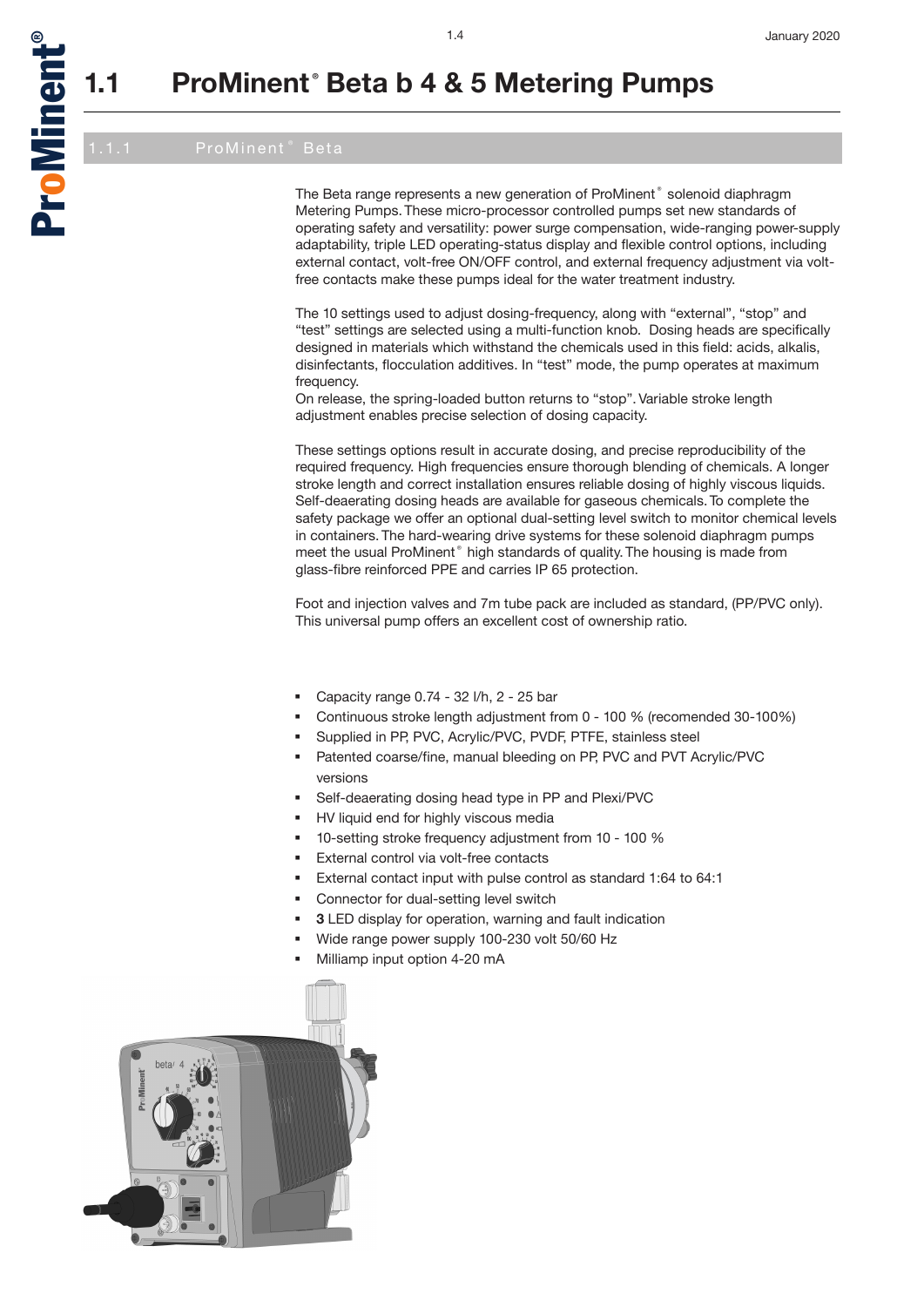|                                                         | Pressure       | Max. Pump Capacity<br>at Maximum Back |               | Pressure | Max. Pump Capacity<br>at Medium Back |               | Stroke<br>Freq  | <b>Connector Sizes</b><br>Outer Ř x Inner Ř | Suction<br>Lift** | Delivery Weight<br>PP, NP<br>PC, TT | SS                       |
|---------------------------------------------------------|----------------|---------------------------------------|---------------|----------|--------------------------------------|---------------|-----------------|---------------------------------------------|-------------------|-------------------------------------|--------------------------|
| pump type                                               | bar            | I/h                                   | ml/<br>stroke | bar      | I/h                                  | ml/<br>stroke | strokes/<br>min | mm                                          | mm                | kg                                  | kg                       |
| BT4b 1000                                               | 10             | 0.74                                  | 0.069         | 5.0      | 0.82                                 | 0.076         | 180             | $6 \times 4$                                | $6.0**$           | 2.9                                 | 3.6                      |
| BT4b 0700 ***                                           | $\overline{7}$ | 0.8                                   | 0.074         | 3.5      | 0.8                                  | 0.074         | 180             | $6 \times 4$                                | $6.0**$           | 2.9                                 | 3.6                      |
| BT4b 0400 ***                                           | $\overline{4}$ | 0.84                                  | 0.078         | 2.0      | 0.84                                 | 0.078         | 180             | $6 \times 4$                                | $6.0**$           | 2.9                                 | 3.6                      |
| BT4b 2001                                               | 20             | 0.96                                  | 0.089         | 10.0     | 1.5                                  | 0.13          | 180             | $6 \times 3$                                | $6.0**$           | 3.1                                 | 3.9                      |
| BT4b 1601                                               | 16             | 1.1                                   | 0.10          | 8.0      | 1.4                                  | 0.13          | 180             | $6 \times 4$                                | $6.0**$           | 3.1                                 | 3.9                      |
| BT4b 1001 ***                                           | 10             | 1.3                                   | 0.12          | 5.0      | 1.5                                  | 0.14          | 180             | $6 \times 4$                                | $6.0**$           | 3.1                                 | 3.9                      |
| BT4b 0701 ***                                           | 7              | 1.4                                   | 0.13          | 3.5      | 1.5                                  | 0.14          | 180             | $6 \times 4$                                | $6.0**$           | 3.3                                 | 4.4                      |
| BT4b 0401 ***                                           | $\overline{4}$ | 1.5                                   | 0.14          | 2.0      | 2.0                                  | 0.18          | 180             | $6 \times 4$                                | $6.0**$           | 2.9                                 | 3.6                      |
| BT4b 2002                                               | 20             | 1.7                                   | 0.16          | 2.8      | 0.26                                 | 0.13          | 180             | $6 \times 3$                                | $6.0**$           | 2.9                                 | 3.6                      |
| BT4b 1602                                               | 16             | 2.2                                   | 0.20          | 8.0      | 2.5                                  | 0.24          | 180             | $6 \times 4$                                | $6.0**$           | 2.9                                 | 3.6                      |
| BT4b 1002 ***                                           | 10             | 2.4                                   | 0.22          | 5.0      | 2.8                                  | 0.26          | 180             | $6 \times 4$                                | $6.0**$           | 3.1                                 | 3.9                      |
| BT4b 0702 ***                                           | $\overline{7}$ | 2.6                                   | 0.24          | 3.5      | 3.1                                  | 0.29          | 180             | $6 \times 4$                                | $6.0**$           | 3.1                                 | 3.9                      |
| BT4b 0402 ***                                           | 4              | 2.8                                   | 0.26          | 2.0      | 3.9                                  | 0.36          | 180             | $6 \times 4$                                | $3.0**$           | 3.1                                 | 3.9                      |
| BT4b 1604                                               | 16             | 3.6                                   | 0.33          | 8.0      | 4.3                                  | 0.40          | 180             | $6 \times 4$                                | $2.0**$           | 3.3                                 | 4.4                      |
| BT4b 1004 ***                                           | 10             | 3.9                                   | 0.36          | 5.0      | 4.7                                  | 0.44          | 180             | $6 \times 4$                                | $5.0**$           | 2.9                                 | 3.6                      |
| BT4b 0704 ***                                           | $\overline{7}$ | 4.2                                   | 0.39          | 3.5      | 5.1                                  | 0.47          | 180             | $6 \times 4$                                | $5.0**$           | 2.9                                 | 3.6                      |
| BT4b 0404 ***                                           | $\overline{4}$ | 4.5                                   | 0.42          | 2.0      | 5.6                                  | 0.52          | 180             | $6 \times 4$                                | $5.0**$           | 2.9                                 | 3.6                      |
| BT4b 0708                                               | $\overline{7}$ | 7.1                                   | 0.66          | 3.5      | 8.4                                  | 0.78          | 180             | $8 \times 5$                                | $6.0**$           | 3.1                                 | 3.9                      |
| BT4b 0408 ***                                           | $\overline{4}$ | 8.3                                   | 0.77          | 2.0      | 10.0                                 | 0.93          | 180             | $8 \times 5$                                | $4.0**$           | 3.1                                 | 3.9                      |
| BT4b 0413                                               | $\overline{4}$ | 12.3                                  | 1.14          | 2.0      | 14.2                                 | 1.31          | 180             | $8 \times 5$                                | $3.0**$           | 2.9                                 | 3.6                      |
| BT4b 0220                                               | 2              | 19.0                                  | 1.76          | 1.0      | 20.9                                 | 1.94          | 180             | $12 \times 9$                               | $2.0**$           | 2.9                                 | 3.6                      |
| BT5b 2504                                               | 25             | 2.9                                   | 0.27          | 12.5     | 3.7                                  | 0.34          | 180             | $8 \times 4$                                | $4.0**$           | 3.1                                 | 3.9                      |
| BT5b 1008                                               | 10             | 6.8                                   | 0.63          | 5.0      | 8.3                                  | 0.76          | 180             | $8 \times 5$                                | $3.0**$           | 3.3                                 | 4.4                      |
| BT5b 0713                                               | $\overline{7}$ | 11.0                                  | 1.02          | 3.5      | 13.1                                 | 1.21          | 180             | 8x5                                         | $3.0**$           | 4.5                                 | 5.3                      |
| BT5b 0420                                               | 4              | 17.1                                  | 1.58          | 2.0      | 19.1                                 | 1.77          | 180             | $12 \times 9$                               | $3.0**$           | 4.7                                 | 5.8                      |
| BT5b 0232                                               | $\overline{c}$ | 32.0                                  | 2.96          | 1.0      | 36.2                                 | 3.35          | 180             | $12 \times 9$                               | $2.0**$           | 5.1                                 | 6.6                      |
| Beta b° Metering Pumps with self-bleeding dosing head * |                |                                       |               |          |                                      |               |                 |                                             |                   |                                     |                          |
| BT4b 1601                                               |                |                                       | 0.055         |          |                                      |               |                 |                                             | $1.8**$           | 2.9                                 |                          |
|                                                         | 16             | 0.59                                  |               | 8.0      | 0.80                                 | 0.072         | 180             | $6 \times 4$                                |                   |                                     |                          |
| BT4b 1001                                               | 10             | 0.72                                  | 0.067         | 5.0      | 0.60                                 | 0.08          | 180             | 6 x 4                                       | $2.1**$           | 2.9                                 | $\overline{\phantom{0}}$ |
| BT4b 0701                                               | $\overline{7}$ | 0.84                                  | 0.078         | 3.5      | 1.12                                 | 0.10          | 180             | $6 \times 4$                                | $2.7**$           | 3.1                                 | —                        |
| BT4b 0401                                               | $\overline{4}$ | 0.90                                  | 0.083         | 2.0      | 1.2                                  | 0.11          | 180             | $6 \times 4$                                | $2.0**$           | 3.1                                 | -                        |
| BT4b 2002                                               | 20             | 0.78                                  | 0.07          | 10.0     | 1.8                                  | 0.17          | 180             | $6 \times 3$                                | $2.0**$           | 3.1                                 | -                        |
| BT4b 1602                                               | 16             | 1.4                                   | 0.13          | 8.0      | 1.74                                 | 0.174         | 180             | $6 \times 4$                                | $2.0**$           | 3.3                                 | -                        |
| BT4b 1002                                               | 10             | 1.7                                   | 0.16          | 5.0      | 2.0                                  | 0.072         | 180             | 6 x 4                                       | $1.8**$           | 2.9                                 | $\overline{\phantom{m}}$ |
| BT4b 0702                                               | $\overline{7}$ | 1.8                                   | 0.17          | 3.5      | 2.2                                  | 0.20          | 180             | $6 \times 4$                                | $2.1**$           | 2.9                                 |                          |
| BT4b 0402                                               | $\overline{4}$ | 2.1                                   | 0.19          | 2.0      | 2.5                                  | 0.23          | 180             | $6 \times 4$                                | $2.7**$           | 3.1                                 |                          |
| BT4b 1604                                               | 16             | 2.7                                   | 0.25          | 8.0      | 3.6                                  | 0.33          | 180             | $6 \times 4$                                | $2.0**$           | 3.1                                 | $\qquad \qquad -$        |
| BT4b 1004                                               | 10             | 3.3                                   | 0.30          | 5.0      | 3.9                                  | 0.36          | 180             | $6 \times 4$                                | $2.0**$           | 3.1                                 |                          |
| BT4b 0704                                               | $\overline{7}$ | 3.6                                   | 0.33          | 3.5      | 4.0                                  | 0.37          | 180             | $6 \times 4$                                | $2.0**$           | 3.3                                 | -                        |
| BT4b 0404                                               | $\overline{4}$ | 3.9                                   | 0.36          | 2.0      | 4.2                                  | 0.39          | 180             | $6 \times 4$                                | $1.8**$           | 2.9                                 | -                        |
| BT4b 0708                                               | 7              | 6.6                                   | 0.61          | 3.5      | 7.5                                  | 0.69          | 180             | $8 \times 5$                                | $2.1**$           | 2.9                                 | -                        |
| BT4b 0408                                               | $\overline{4}$ | 7.5                                   | 0.64          | 2.0      | 8.1                                  | 0.77          | 180             | $8\times 5$                                 | $2.7**$           | 3.1                                 | Ξ.                       |
| BT4b 0413                                               | 4              | 10.8                                  | 1.0           | 2.0      | 12.6                                 | 1.17          | 180             | $8 \times 5$                                | $2.0**$           | 3.1                                 | -                        |
| BT4b 0220                                               | $\overline{c}$ | 16.2                                  | 1.50          | 1.0      | 18.0                                 | 1.67          | 180             | $12 \times 9$                               | $2.0**$           | 3.3                                 | -                        |
| BT5b 1008                                               | 10             | 6.3                                   | 0.58          | 5.0      | 7.5                                  | 0.69          | 180             | $8 \times 5$                                | $3.0**$           | 4.5                                 | -                        |
| BT5b 0713                                               | $\overline{7}$ | 10.5                                  | 0.97          | 3.5      | 12.3                                 | 1.14          | 180             | $8 \times 5$                                | $2.5***$          | 4.5                                 |                          |
| BT5b 0420                                               | $\overline{4}$ | 15.6                                  | 1.44          | 2.0      | 17.4                                 | 1.61          | 180             | $12 \times 9$                               | $2.5***$          | 4.7                                 | $-$                      |

**Beta® pumps with liquid ends for highly viscous media have 10-20 % less metering capacity and are not self-priming. G 3/4-DN connector with d16-DN10 nozzle union.**

- The values given in the capacity data tables are guaranteed minimum values, using medium hardness water at room temperature. Bypass bleed size 6x4 all sizes.
- \*\* Suction lift readings when liquid end and suction tubing are full, or for self-degassing liquid end when the suction tubing contains air.
- \*\*\* Reduced pressure 4, 7 and 10 bar pump types are available for specialised applications, e.g. for use in swimming pool systems.

\*\*\*\* 6 mm inner diameter in stainless steel version.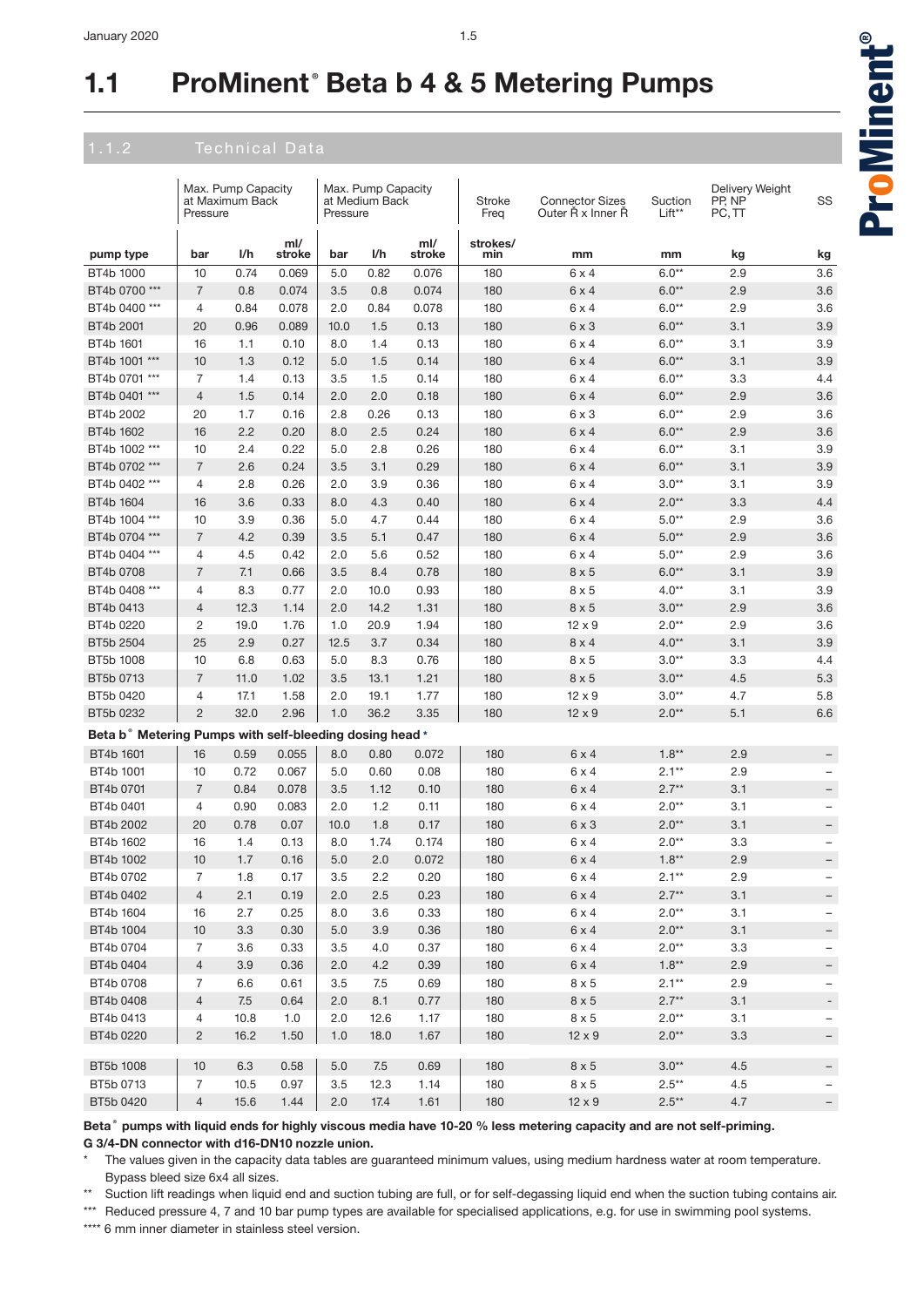

# 1.1.3 Identity Code & Pricing for Beta b 4 & 5

| BT4b                                 | <b>Beta version b</b> |                            |              |                                                  |        |                                                             |                                                                                            |                               |                                                       |                           |          |                        |                                       |                                                           |
|--------------------------------------|-----------------------|----------------------------|--------------|--------------------------------------------------|--------|-------------------------------------------------------------|--------------------------------------------------------------------------------------------|-------------------------------|-------------------------------------------------------|---------------------------|----------|------------------------|---------------------------------------|-----------------------------------------------------------|
|                                      |                       | BT4b 1000,1601, 1602, 1604 |              |                                                  |        | <b>PP</b>                                                   |                                                                                            |                               | BT5b 1008, 0713, 0420                                 |                           |          |                        |                                       | PP                                                        |
| also                                 |                       |                            |              | 2001* 1001, 0701, 0401                           |        | <b>PV</b>                                                   |                                                                                            | also                          | 2504*                                                 |                           |          |                        |                                       | <b>PV</b>                                                 |
|                                      |                       |                            |              | 2002* 1002, 0702, 0402                           |        | NP                                                          |                                                                                            |                               |                                                       |                           |          |                        |                                       | NP                                                        |
|                                      |                       | 1004,                      | 0704, 0404   |                                                  |        | $\top$                                                      |                                                                                            |                               | Note: 2504*, 2002*, 2001* only NP & SS                |                           |          |                        |                                       | $\top$                                                    |
|                                      |                       |                            |              |                                                  |        | SS                                                          |                                                                                            |                               |                                                       |                           |          |                        |                                       | SS                                                        |
|                                      |                       | BT4b 0708, 0413, 0220      |              |                                                  |        | <b>PP</b>                                                   |                                                                                            | BT5b 0232                     |                                                       |                           |          |                        |                                       | <b>PP</b>                                                 |
| also                                 | 0408                  |                            |              |                                                  |        | <b>PV</b>                                                   |                                                                                            |                               |                                                       |                           |          |                        |                                       | <b>PV</b>                                                 |
|                                      |                       |                            |              |                                                  |        | <b>NP</b>                                                   |                                                                                            |                               |                                                       |                           |          |                        |                                       | NP                                                        |
|                                      |                       |                            |              |                                                  |        | $\top$<br>SS                                                |                                                                                            |                               |                                                       |                           |          |                        |                                       | $\top$<br>SS                                              |
|                                      |                       |                            |              |                                                  |        |                                                             |                                                                                            |                               |                                                       |                           |          |                        |                                       |                                                           |
|                                      |                       |                            |              | <b>Liquid End Materials / Seals</b>              |        |                                                             | *** Note: not all stocked *** 1004 ONLY available in NPT ***                               |                               |                                                       |                           |          |                        |                                       |                                                           |
|                                      |                       |                            |              | <b>PPE</b> Polypropylene/EPDM                    |        |                                                             |                                                                                            |                               |                                                       |                           |          |                        |                                       |                                                           |
|                                      |                       | <b>PPB</b>                 |              |                                                  |        |                                                             | Polypropylene/Viton (FPM-B) not stocked $FPM-B = Fluorine Rubber$                          |                               |                                                       |                           |          |                        |                                       |                                                           |
|                                      |                       | <b>NPE</b><br><b>NPB</b>   |              | Plexiglass/Viton                                 |        | Plexiglass/EPDMnot stocked                                  |                                                                                            |                               |                                                       |                           |          |                        |                                       |                                                           |
|                                      |                       | <b>PVT</b>                 |              |                                                  |        |                                                             | PVDF/PTFE, for L/E type 2 not 0232 & type 4 only 1004/1604, 0708/1008, 0413/0713, 0220/420 |                               |                                                       |                           |          |                        |                                       |                                                           |
|                                      |                       | <b>TTT</b>                 | PTFE/PTFE    |                                                  |        |                                                             |                                                                                            |                               |                                                       |                           |          |                        |                                       |                                                           |
|                                      |                       | <b>SST</b>                 |              | Stainless Steel 1.4571/PTFE                      |        |                                                             |                                                                                            |                               |                                                       |                           |          |                        |                                       |                                                           |
|                                      |                       |                            |              | <b>Liquid End Version</b>                        |        |                                                             |                                                                                            |                               |                                                       |                           |          |                        |                                       |                                                           |
|                                      |                       |                            | 0            |                                                  |        |                                                             | Non bleed, no valve springs, ONLY for TT, SS and type 0232 PVT & PPE                       |                               |                                                       |                           |          |                        |                                       |                                                           |
|                                      |                       |                            | 1.           |                                                  |        |                                                             | Non bleed, with valve springs, ONLY for TT, SS and type 0232                               |                               |                                                       |                           |          |                        |                                       |                                                           |
|                                      |                       |                            | $\mathbf{2}$ |                                                  |        |                                                             | Bleed function, no valve springs for PP, NP, & PVT only - not type 0232 EXCEPT NPB2        |                               |                                                       |                           |          |                        |                                       |                                                           |
|                                      |                       |                            | 3            |                                                  |        |                                                             | Bleed function, with valve springs for PP, NP, & PVT only - not type 0232                  |                               |                                                       |                           |          |                        |                                       |                                                           |
|                                      |                       |                            | 4            |                                                  |        |                                                             | Version for highly viscous media, Beta 4 only PVT type 1604, 0708, 0413, 0220              |                               |                                                       |                           |          |                        |                                       |                                                           |
|                                      |                       |                            | 9            |                                                  |        |                                                             | Self bleed, (SEK) for PP, NP only all sizes EXCEPT type 1000 and 0232                      |                               |                                                       |                           |          |                        |                                       |                                                           |
|                                      |                       |                            |              |                                                  | Design |                                                             |                                                                                            |                               |                                                       |                           |          |                        |                                       |                                                           |
|                                      |                       |                            |              | 0                                                |        |                                                             | Housing RAL 5003, Hood RAL 2003                                                            |                               |                                                       |                           |          |                        |                                       |                                                           |
|                                      |                       |                            |              |                                                  |        |                                                             | <b>Hydraulic Connections</b>                                                               |                               |                                                       |                           |          |                        |                                       |                                                           |
|                                      |                       |                            |              |                                                  | 0      |                                                             | Standard according to technical data                                                       |                               |                                                       |                           |          |                        |                                       |                                                           |
|                                      |                       |                            |              |                                                  |        | Logo                                                        |                                                                                            |                               |                                                       |                           |          |                        |                                       |                                                           |
|                                      |                       |                            |              |                                                  |        | 0                                                           | With ProMinent Logo                                                                        |                               |                                                       |                           |          |                        |                                       |                                                           |
|                                      |                       |                            |              |                                                  |        |                                                             | <b>Power Supply</b>                                                                        |                               |                                                       |                           |          |                        |                                       |                                                           |
|                                      |                       |                            |              |                                                  |        | U                                                           | 100 - 230 V, ±10%, 50/60 Hz                                                                |                               |                                                       |                           |          |                        |                                       |                                                           |
|                                      |                       |                            |              |                                                  |        | M                                                           |                                                                                            |                               | 12-24 V DC (only BT4b) with 2 m open-ended cable ONLY |                           |          |                        |                                       |                                                           |
|                                      |                       |                            |              |                                                  |        | N                                                           |                                                                                            |                               | 24 V DC with 2 m open-ended cable ONLY                |                           |          |                        |                                       |                                                           |
|                                      |                       |                            |              |                                                  |        |                                                             |                                                                                            |                               |                                                       |                           |          |                        |                                       |                                                           |
|                                      |                       |                            |              |                                                  |        |                                                             |                                                                                            | Cable & Plug<br>2m Australian |                                                       |                           |          |                        |                                       |                                                           |
|                                      |                       |                            |              |                                                  |        |                                                             | C<br>1.                                                                                    |                               | 2m Open ended Cable for 12-24V pumps ONLY             |                           |          |                        |                                       |                                                           |
|                                      |                       |                            |              |                                                  |        |                                                             |                                                                                            |                               |                                                       |                           |          |                        |                                       |                                                           |
|                                      |                       |                            |              |                                                  |        |                                                             | $\mathbf{I}$                                                                               | 0                             | Relay<br>No Relay                                     |                           |          |                        |                                       |                                                           |
|                                      |                       |                            |              |                                                  |        |                                                             |                                                                                            | 1                             |                                                       |                           |          |                        |                                       | Fault indicating relay (N/C) (changeover relay) Preferred |
|                                      |                       |                            |              |                                                  |        |                                                             |                                                                                            | 3                             | Fault indicating relay (N/O) (changeover relay)       |                           |          |                        |                                       |                                                           |
|                                      |                       |                            |              |                                                  |        |                                                             |                                                                                            | 4                             | As for $1 +$ pacing relay (1 input each)              |                           |          |                        |                                       |                                                           |
|                                      |                       |                            |              |                                                  |        |                                                             |                                                                                            | 5                             | As for $3 +$ pacing relay (1 input each)              |                           |          |                        |                                       |                                                           |
|                                      |                       |                            |              |                                                  |        |                                                             |                                                                                            |                               | <b>Accessories</b>                                    |                           |          |                        |                                       |                                                           |
|                                      |                       |                            |              |                                                  |        |                                                             |                                                                                            |                               | 0                                                     | No accessories            |          |                        |                                       |                                                           |
|                                      |                       |                            |              |                                                  |        |                                                             |                                                                                            |                               | 1                                                     |                           |          |                        | Tube FV & IV - NOT for PTFE, SS or HV |                                                           |
| Prepacks = $P^*$                     |                       |                            |              |                                                  |        |                                                             |                                                                                            |                               |                                                       | <b>Electronic Locking</b> |          |                        |                                       |                                                           |
|                                      |                       |                            |              | P0 - includes 5m of delivery and 2m suction tube |        |                                                             |                                                                                            |                               | $\mathbf 0$                                           | No lock                   |          |                        |                                       |                                                           |
|                                      |                       |                            |              | P2 - includes 5m of delivery and 2m suction tube |        |                                                             |                                                                                            |                               | 1                                                     | With electronic lock      |          |                        |                                       |                                                           |
| a 2m Control Cable if required.      |                       |                            |              |                                                  |        |                                                             |                                                                                            |                               |                                                       |                           |          | <b>Control Variant</b> |                                       |                                                           |
| P5 - as P2 but with 5m control Cable |                       |                            |              |                                                  |        |                                                             |                                                                                            |                               |                                                       | 0                         | Standard |                        |                                       |                                                           |
|                                      |                       |                            |              | <b>PX</b> - as P2 but with 10m control Cable     |        |                                                             |                                                                                            |                               |                                                       | A                         | Milliamp |                        |                                       |                                                           |
|                                      |                       |                            |              |                                                  |        | Note: 2504, 2001, 2002, 1601, 1602, 1605 pumps are supplied |                                                                                            |                               |                                                       |                           |          | Pause                  |                                       |                                                           |
|                                      |                       |                            |              |                                                  |        |                                                             | with 5.0m PTFE tube (in appropriate size) and fittings to suit, other                      |                               |                                                       |                           | 0        |                        | Standard                              |                                                           |
| tube is available on request.        |                       |                            |              |                                                  |        |                                                             |                                                                                            |                               |                                                       |                           |          |                        |                                       | <b>Options on Request</b>                                 |
|                                      |                       |                            |              |                                                  |        |                                                             |                                                                                            |                               |                                                       |                           |          | 0                      | Standard                              |                                                           |
|                                      |                       |                            |              |                                                  |        |                                                             |                                                                                            |                               |                                                       |                           |          |                        |                                       | <b>Prepack Option</b>                                     |
|                                      |                       |                            |              |                                                  |        |                                                             |                                                                                            |                               |                                                       |                           |          |                        | P*                                    | See options                                               |
|                                      |                       |                            |              |                                                  |        |                                                             |                                                                                            |                               |                                                       |                           |          |                        |                                       |                                                           |
|                                      |                       |                            |              |                                                  |        |                                                             |                                                                                            |                               |                                                       |                           |          |                        |                                       |                                                           |
| <b>BT4b1601PPE</b>                   |                       |                            | 2            | 0                                                | O      | 0<br>U                                                      | С                                                                                          | 0                             | 0<br>1                                                | 0                         | 0        | 0                      | P <sub>0</sub>                        |                                                           |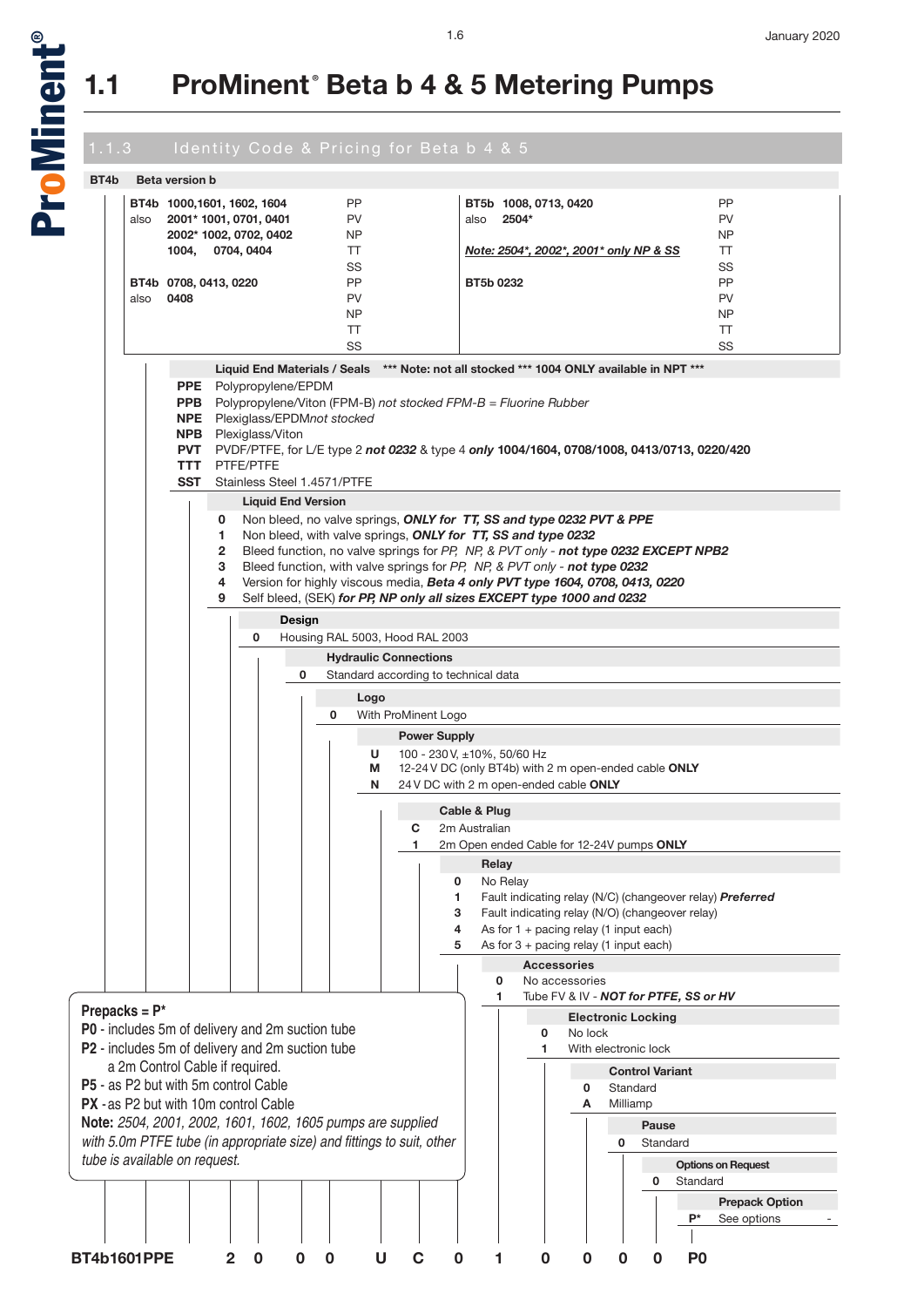| pump type                                                           | Pressure       | Max. Pump Capacity<br>at Maximum Back |        | Pressure       | Max. Pump Capacity<br>at Medium Back |        | Stroke<br>Freq | <b>Connector Sizes</b><br>Outer Ř x Inner Ř | Suction<br>Lift** | Delivery Weight<br>PP, NP<br>PC, TT | SS                       |
|---------------------------------------------------------------------|----------------|---------------------------------------|--------|----------------|--------------------------------------|--------|----------------|---------------------------------------------|-------------------|-------------------------------------|--------------------------|
|                                                                     |                |                                       | ml/    |                |                                      | ml/    | strokes/       |                                             |                   |                                     |                          |
| <b>Beta</b>                                                         | bar            | 1/h                                   | stroke | bar            | 1/h                                  | stroke | min.           | mm                                          | m Wc              | kg                                  | kg                       |
| BT4a 1000***                                                        | 10             | 0.74                                  | 0.07   | 5              | 0.82                                 | 0.08   | 180            | $6 \times 4$                                | $6.0**$           | 2.9                                 | 3.6                      |
| BT4a 1601***                                                        | 16             | 1.1                                   | 0.10   | 8              | 1.4                                  | 0.13   | 180            | $6 \times 4$                                | $6.0**$           | 2.9                                 | 3.6                      |
| BT4a 1602***                                                        | 16             | 2.1                                   | 0.19   | 8              | 2.5                                  | 0.24   | 180            | $6 \times 4$                                | $6.0**$           | 2.9                                 | 3.6                      |
| BT4a 1005***                                                        | 10             | 4.4                                   | 0.41   | 5              | 5.0                                  | 0.46   | 180            | $8 \times 5***$                             | $6.0**$           | 3.1                                 | 3.9                      |
| BT4a 0708***                                                        | $\overline{7}$ | 7.1                                   | 0.66   | 3.5            | 8.4                                  | 0.78   | 180            | $8 \times 5$                                | $6.0**$           | 3.1                                 | 3.9                      |
| BT4a 0413                                                           | 4              | 12.3                                  | 1.14   | 2              | 14.2                                 | 1.31   | 180            | $8 \times 5$                                | $3.0**$           | 3.1                                 | 3.9                      |
| BT4a 0220                                                           | $\overline{2}$ | 19.0                                  | 1.76   | $\mathbf{1}$   | 20.9                                 | 1.94   | 180            | $12 \times 9$                               | $2.0**$           | 3.3                                 | 4.4                      |
|                                                                     |                |                                       |        |                |                                      |        |                |                                             |                   |                                     |                          |
| BT5a 1605                                                           | 16             | 4.1                                   | 0.38   | 8              | 4.9                                  | 0.45   | 180            | $8\times5***$                               | $6.0**$           | 4.5                                 | 5.3                      |
| BT5a 1008                                                           | 10             | 6.8                                   | 0.63   | 5              | 8.3                                  | 0.76   | 180            | $8 \times 5$                                | $6.0**$           | 4.5                                 | 5.3                      |
| BT5a 0713                                                           | $\overline{7}$ | 11.0                                  | 1.02   | 3.5            | 13.1                                 | 1.21   | 180            | $8 \times 5$                                | $4.0**$           | 4.5                                 | 5.3                      |
| BT5a 0420                                                           | 4              | 17.1                                  | 1.58   | 2              | 19.1                                 | 1.77   | 180            | $12 \times 9$                               | $3.0**$           | 4.7                                 | 5.8                      |
| BT5a 0232                                                           | $\overline{2}$ | 32.0                                  | 2.96   | $\mathbf{1}$   | 36.2                                 | 3.35   | 180            | $12 \times 9$                               | $2.0**$           | 5.1                                 | 6.6                      |
| Beta a <sup>®</sup> Metering Pumps with self-bleeding dosing head * |                |                                       |        |                |                                      |        |                |                                             |                   |                                     |                          |
| BT4a 1601                                                           | 16             | 0.59                                  | 0.06   | 8              | 0.78                                 | 0.07   | 180            | $6 \times 4$                                | $1.8**$           | 2.9                                 |                          |
| BT4a 1602                                                           | 16             | 1.4                                   | 0.13   | 8              | 1.7                                  | 0.16   | 180            | 6x4                                         | $2.1**$           | 2.9                                 |                          |
| BT4a 1005                                                           | 10             | 3.6                                   | 0.33   | 5              | 4.0                                  | 0.37   | 180            | $8 \times 5$                                | $2.7**$           | 3.1                                 | $\qquad \qquad -$        |
| BT4a 0708                                                           | $\overline{7}$ | 6.6                                   | 0.61   | 3.5            | 7.5                                  | 0.69   | 180            | $8 \times 5$                                | $2.0**$           | 3.1                                 |                          |
| BT4a 0413                                                           | 4              | 10.8                                  | 1.00   | $\overline{2}$ | 12.6                                 | 1.17   | 180            | $8 \times 5$                                | $2.0**$           | 3.1                                 | $\qquad \qquad -$        |
| BT4a 0220                                                           | $\overline{c}$ | 16.2                                  | 1.50   | $\mathbf{1}$   | 18.0                                 | 1.67   | 180            | $12 \times 9$                               | $2.0**$           | 3.3                                 | $\overline{\phantom{m}}$ |
|                                                                     |                |                                       |        |                |                                      |        |                |                                             |                   |                                     |                          |
| BT5a 1605                                                           | 16             | 3.3                                   | 0.31   | 8              | 3.8                                  | 0.35   | 180            | $8 \times 5$                                | $3.0**$           | 4.5                                 |                          |
| BT5a 1008                                                           | 10             | 6.3                                   | 0.58   | 5              | 7.5                                  | 0.69   | 180            | $8 \times 5$                                | $3.0**$           | 4.5                                 | -                        |
| BT5a 0713                                                           | 7              | 10.5                                  | 0.97   | 3.5            | 12.3                                 | 1.14   | 180            | $8 \times 5$                                | $2.5**$           | 4.5                                 | $\qquad \qquad -$        |
| BT5a 0420                                                           | $\overline{4}$ | 15.6                                  | 1.44   | $\overline{2}$ | 17.4                                 | 1.61   | 180            | $12 \times 9$                               | $2.5**$           | 4.7                                 | -                        |

Beta<sup>®</sup> pumps with liquid ends for highly viscous media have 10-20 % less metering capacity and are not self-priming. **G 3/4-DN connector with d16-DN10 nozzle union.**

The values given in the capacity data tables are guaranteed minimum values, using medium hardness water at room temperature. Bypass bleed size 6x4 all sizes.

Suction lift readings when liquid end and suction tubing are full, or for self-degassing liquid end when the suction tubing contains air. \*\*\* Reduced pressure 4, 7 and 10 bar pump types are available for specialised applications, e.g. for use in swimming pool systems.

Further information on request.

\*\*\*\* 6 mm inner diameter in stainless steel version.

## **Materials on each Model in Contact with Chemicals**

|            | Dosing head                | Suction/pressure connector | <b>Seals</b>              | <b>Balls</b> |
|------------|----------------------------|----------------------------|---------------------------|--------------|
| <b>PPE</b> | Polypropylene              | Polypropylene              | <b>EPDM</b>               | ceramic      |
| <b>PPB</b> | Polypropylene              | Polypropylene              | FPM (Viton <sup>®</sup> ) | ceramic      |
| <b>PCE</b> | <b>PVC</b>                 | <b>PVC</b>                 | <b>EPDM</b>               | ceramic      |
| <b>PCB</b> | <b>PVC</b>                 | <b>PVC</b>                 | FPM (Viton <sup>®</sup> ) | ceramic      |
| <b>NPE</b> | Acrylic                    | <b>PVC</b>                 | <b>EPDM</b>               | ceramic      |
| <b>NPB</b> | Acrylic                    | <b>PVC</b>                 | FPM (Viton <sup>®</sup> ) | ceramic      |
| <b>PVT</b> | <b>PVDF</b>                | <b>PVDF</b>                | <b>PTFE</b>               | ceramic      |
| <b>TTT</b> | PTFE with carbon           | PTFE with carbon           | <b>PTFE</b>               | ceramic      |
| <b>SST</b> | stainless steel no. 1.4404 | stainless steel no. 1.4404 | <b>PTFE</b>               | ceramic      |

Self-degassing version available in PP and NP only. Supplied with Hastelloy valve springs, PVDF valve core.

Dosing diaphram with PTFE-coating.

Viton<sup>®</sup> is a registered trademark of DuPont Dow Elastomers.

Reproducible dosing accuracy  $\pm 2$  % under correct conditions (see operating instructions).

Ambient temperature -10 °C to +45 °C.

Mean power consumption: Type 1000-0220: 17 W Type 1605-0232: 22 W Type of enclosure: IP 65, insulation class F

**Metering Pumps supplied with mains power cable (2 m) and plug, hose/pipe connector set as tables.**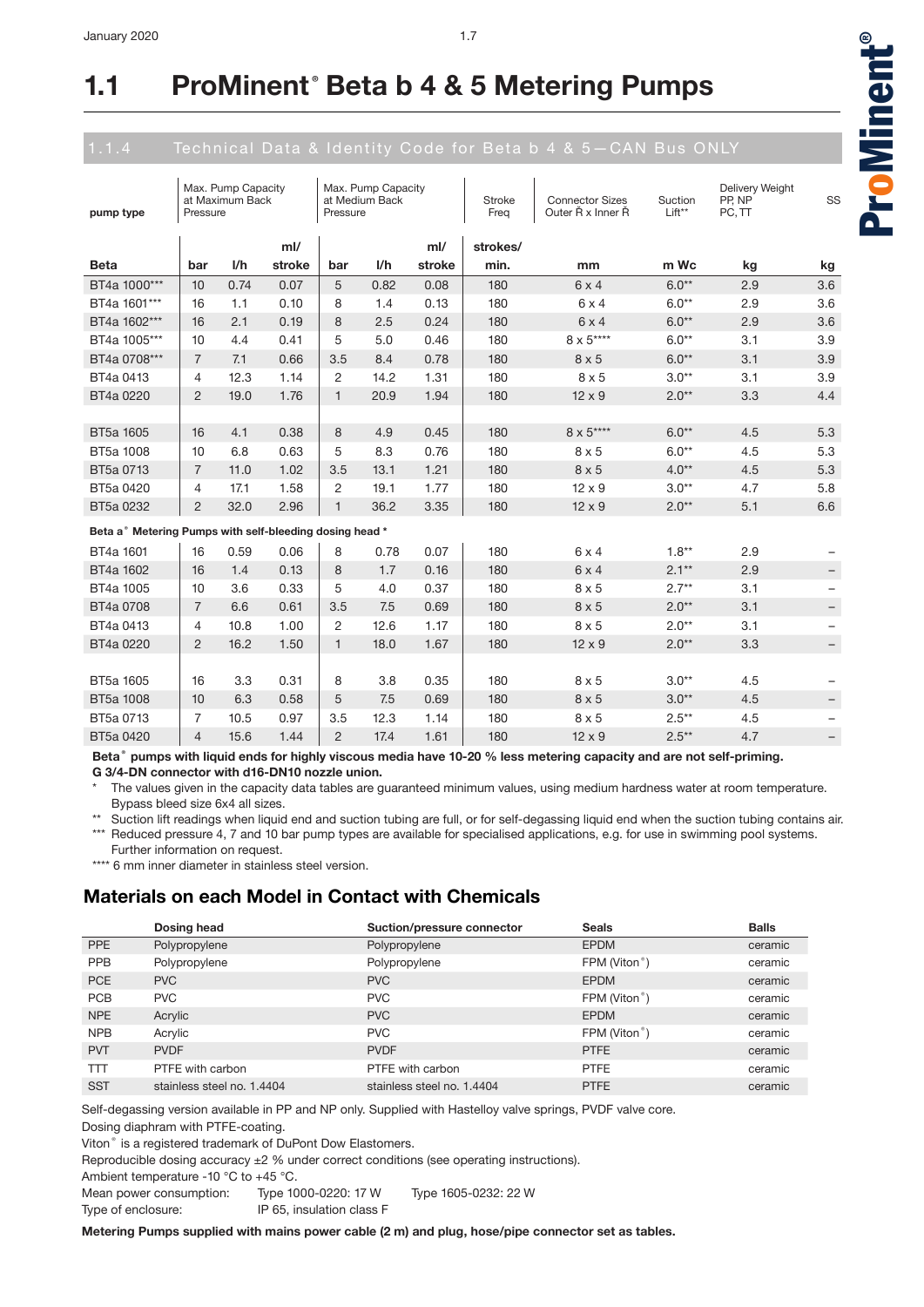

### **BT4a Beta version a BT4a 1000, 1601, 1602,** also 0700, 0400 1001, 0701, 0401 1002, 0702, 0402 PPE **PVT** NPB TTT **SST BT5a 1605, 1008, 0713, 0420** PPE **PVT NPR** TTT SST **BT4a 1005, 0708, 0413, 0220** also 0405, 0705 0408 PPE PVT NPB TTT **SST BT5a 0232** PPE PVT NPB TTT **SST Liquid End Materials / Seals \*\*\* Note: not all stocked \*\*\* PPE** Polypropylene/EPDM **PPB** Polypropylene/Viton (FPM-B) *not stocked FPM-B = Fluorine Rubber* **NPE** Plexiglass/EPDM *not stocked* **NPB** Plexiglass/Viton **PVT** PVDF/PTFE, for L/E type 2 *not 0232* & type 4 *only* **1005/1605, 0708/1008, 0413/0713, 0220/420 TTT** PTFE/PTFE **SST** Stainless Steel 1.4404/PTFE **Liquid End Version 0** Non bleed, no valve springs, *ONLY available for TT, SS and type 0232 PVT & PPE* **1** Non bleed, with valve springs, *ONLY available for TT, SS and type 0232 ONLY EXCEPT NPB2* **2** Bleed function, no valve springs for *PP & PVT - NOT type 0232* **3** Bleed function, with valve springs for *PP, NP, & PVT - NOT type 0232* **4** Version for highly viscous media, *only PVT type 1005, 1605, 0708, 1008, 0413, 0713, 0220, 0420* **9** Self bleed, (SEK) *for PP, NP only - NOT available for types 1000 and 0232* **PP = E NP = Hydraulic Connections 0** Standard according to technical data **Design 0** With ProMinent Logo **Power Supply A** 200 - 230 V, ±10%, 50/60 Hz \*\*\*\*\* CAN Bus ONLY \*\*\*\*\* **U** 100 - 230 V, ±10%, 50/60 Hz \*\*\*\*\* CAN Bus ONLY \*\*\*\*\* **Cable & Plug C** 2m Australian 1 2m Open ended Cable for 12-24V pumps **ONLY Relay 0** No Relay **1** Fault indicating relay (N/C) (changeover relay) *Preferred* **3** Fault indicating relay (N/O) (changeover relay) **4** As for 1 + pacing relay (1 input each) **5** As for 3 + pacing relay (1 input each) **Accessories 0** No accessories **1** Tube FV & IV - *NOT for PTFE, SS or HV* **Electronic Locking 0** No lock **1** With lock: manual operation locked when external cable is plugged in. **Options on request D** CANopen for Dulcomarin<sup>®</sup> II **0 0** no option **BT4a1601PPE 2 0 0 A C 0 1 0 0 0 0 P0 Prepack Option P\*** See **Prepacks = P\* P0** - includes 5m of delivery and 2m suction tube a CANbus cable, if specified. **Not**e: 1601, 1602, 1605 pumps are supplied with 5.0m PTFE tube, other tube is available on request.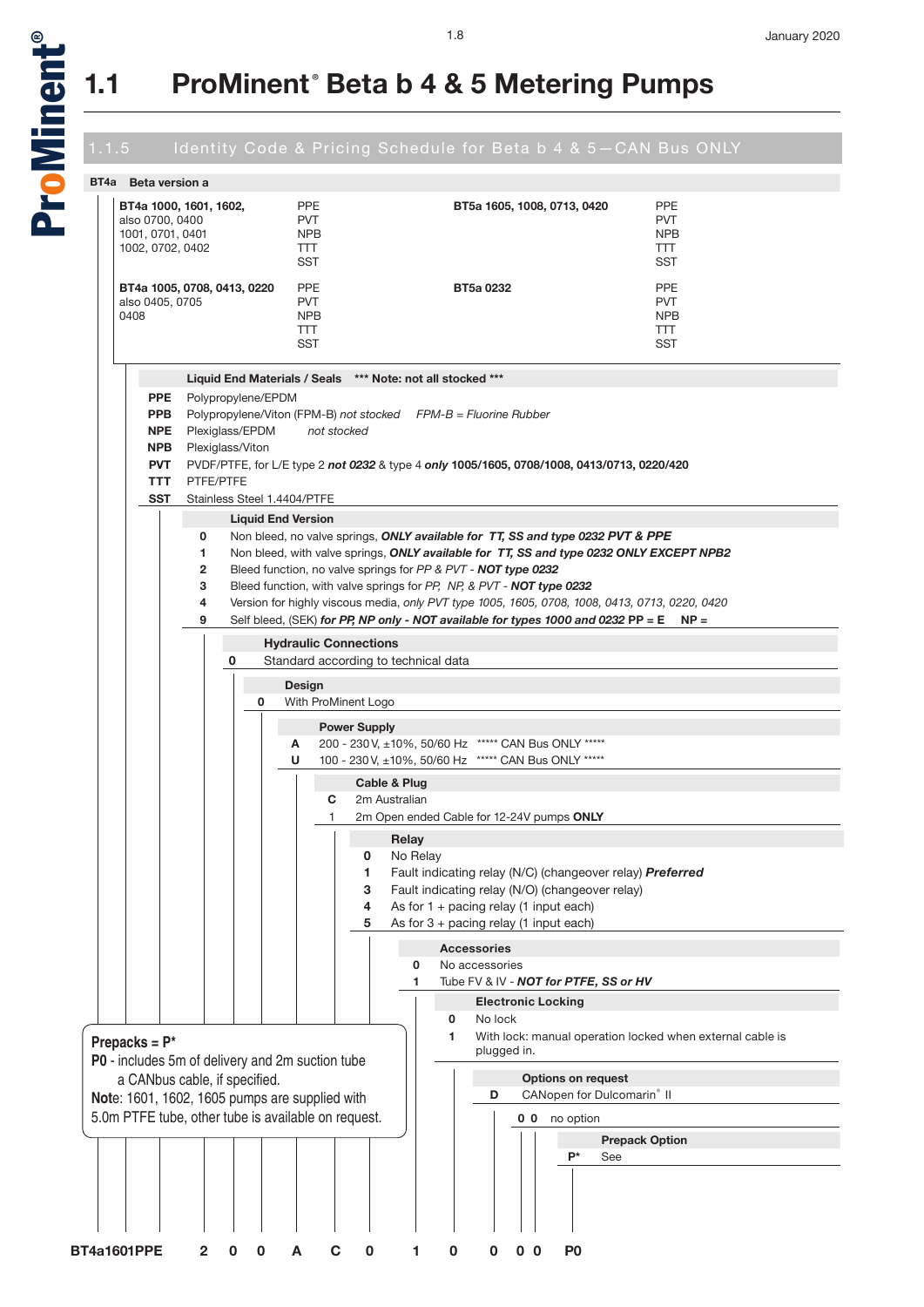## **Spare parts kits Beta®**

**Replacement part sets for ProMinent® Beta, consisting of:**

- 1 x dosing diaphragm
- 1 x suction valve
- 1 x discharge valve
- 1 x set seals
- 1 x connector set
- **Note:** Does not include valves for SS



40F

|                              |               | Part No. |
|------------------------------|---------------|----------|
| <b>Type 1000</b>             | PPT, NPT, PVT | 1023107  |
| also: 0700, 0400             | <b>TTT</b>    | 1001737  |
|                              | SST           | 1001729  |
| <b>Type 1601</b>             | PPT, NPT, PVT | 1023108  |
| also: 2001, 1001, 0701, 0401 | <b>TTT</b>    | 1001738  |
|                              | <b>SST</b>    | 1001730  |
| <b>Type 1602</b>             | PPT. NPT. PVT | 1023109  |
| also: 2002, 1002, 0702, 0402 | <b>TTT</b>    | 1001739  |
|                              | <b>SST</b>    | 1001731  |
| <b>Type 1604</b>             | PPT. NPT. PVT | 1035332  |
| also: 2504, 1004, 0704, 0404 | PVT HV        | 1035342  |
|                              | <b>TTT</b>    | 1035330  |
|                              | SST           | 1035331  |
| <b>Type 0708</b>             | PPT, NPT, PVT | 1023111  |
| also: 1008, 0408             | PVT HV        | 1019067  |
|                              | <b>TTT</b>    | 1001741  |
|                              | SST           | 1001733  |
| <b>Type 0413</b>             | PPT. NPT. PVT | 1023112  |
| also: 0713                   | PVT HV        | 1019069  |
|                              | <b>TTT</b>    | 1001742  |
|                              | <b>SST</b>    | 1001734  |
| <b>Type 0220</b>             | PPT, NPT, PVT | 1023113  |
| also: 0420                   | PVT HV        | 1019070  |
|                              | <b>TTT</b>    | 1001754  |
|                              | SST           | 1001735  |
| <b>Type 0232</b>             | PPT, NPT, PVT | 1023124  |
|                              | <b>TTT</b>    | 1001755  |
|                              | <b>SST</b>    | 1001736  |



pk\_1\_008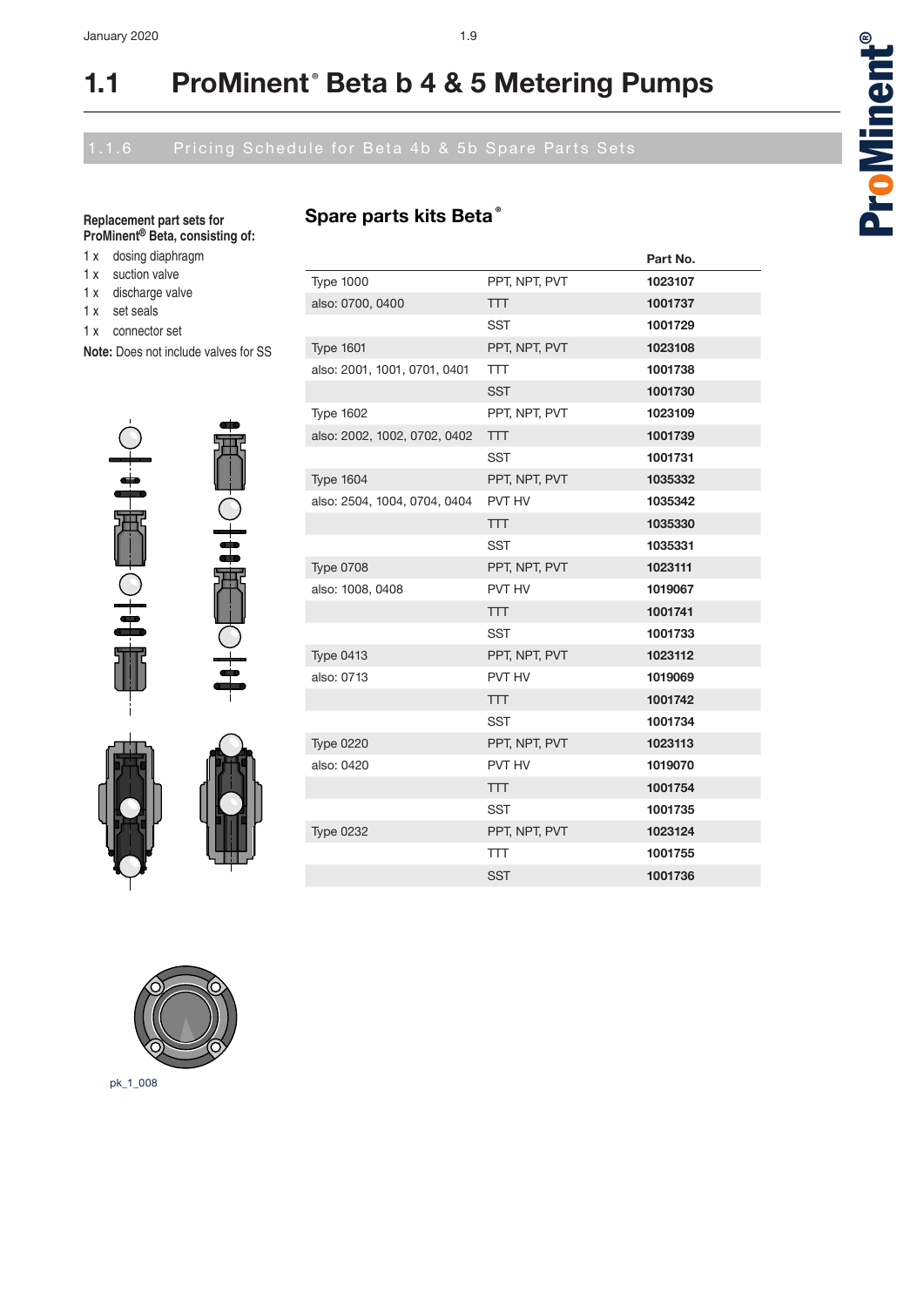a<br>D

®

## 1.10 January 2020

## 1.1.7 Pricing Schedule for Beta 4a & 5a Spare Parts Sets

|                                             |                              |                       | Part No.           |
|---------------------------------------------|------------------------------|-----------------------|--------------------|
| <b>Replacement part sets</b>                | BT4a/b 1000                  | <b>PPE</b>            | 1001644            |
| for ProMinent <sup>®</sup> Beta,            | also: 0700, 0400             | <b>PPB</b>            | 1001652            |
| consisting of:                              |                              | PCE/NPE               | 1001713            |
| 1 x dosing diaphragm                        |                              | PCB/NPB               | 1001721            |
| suction valve<br>1 x                        |                              | <b>PVT</b><br>TTT     | 1023107<br>1001737 |
| discharge valve<br>1x                       |                              | <b>SST</b>            | 1001729            |
| set seals<br>1 x                            | BT4a/b 1601                  | <b>PPE</b>            | 1001645            |
| connector set<br>1x                         | also: 2001, 1001, 0701, 0401 | <b>PPB</b>            | 1001653            |
| <b>Note:</b> Does not include valves for SS |                              | PCE/NPE               | 1001714            |
|                                             |                              | PCB/NPB               | 1001722            |
|                                             |                              | <b>PVT</b>            | 1023108            |
|                                             |                              | <b>TTT</b>            | 1001738            |
|                                             |                              | <b>SST</b>            | 1001730            |
|                                             | BT4a/b 1602                  | <b>PPE</b>            | 1001646            |
| Note: Gamma L Spare                         | also: 2002, 1002, 0702, 0402 | PPB                   | 1001654            |
| Parts Sets are the same as                  |                              | PCE/NPE               | 1001715            |
| the Beta listed here.                       |                              | PCB/NPB               | 1001723            |
|                                             |                              | <b>PVT</b>            | 1023109            |
|                                             |                              | PVT/HV                | 1035342            |
|                                             |                              | TTT                   | 1001739            |
|                                             |                              | <b>SST</b>            | 1001731            |
|                                             | BT4a/b 1604                  | <b>PPE</b>            | 1039989            |
|                                             | also: 1004, 0704, 0404       | <b>PPB</b>            | 1039987            |
| $\frac{1}{\frac{1}{2}}$                     |                              | PCE/NPE               | 1039988            |
|                                             |                              | PCB/NPB               | 1039986            |
|                                             |                              | <b>PVT</b>            | 1035332            |
| 审                                           |                              | <b>TTT</b>            | 1035330            |
| $+$                                         |                              | SST                   | 1035331            |
|                                             | BT4a 1005, & BT5a 1605       | PPE                   | 1001647            |
| 冊                                           |                              | <b>PPB</b>            | 1001655            |
|                                             |                              | PCE/NPE               | 1001716            |
|                                             |                              | PCB/NPB<br><b>PVT</b> | 1001724<br>1023110 |
| $\frac{1}{2}$                               |                              | PVT/HV                | 1019066            |
|                                             |                              | TТТ                   | 1001740            |
| $\frac{1}{1}$                               |                              | <b>SST</b>            | 1001732            |
|                                             | BT4a/b 0708 & BT5a/b 1008    | <b>PPE</b>            | 1001648            |
|                                             | also: 0408                   | <b>PPB</b>            | 1001656            |
|                                             |                              | PCE/NPE               | 1001717            |
|                                             |                              | PCB/NPB               | 1001725            |
|                                             |                              | <b>PVT</b>            | 1023111            |
|                                             |                              | PVT/HV                | 1019067            |
|                                             |                              | <b>TTT</b>            | 1001741            |
|                                             |                              | SST                   | 1001733            |
|                                             | BT4a/b 0413 & BT5a/b 0713    | PPE                   | 1001649            |
|                                             |                              | <b>PPB</b>            | 1001657            |
|                                             |                              | PCE/NPE               | 1001718            |
|                                             |                              | PCB/NPB               | 1001726            |
|                                             |                              | <b>PVT</b>            | 1023112            |
|                                             |                              | PVT/HV                | 1019069            |
|                                             |                              | <b>TTT</b>            | 1001742            |
|                                             |                              | <b>SST</b>            | 1001734            |
|                                             | BT4a/b 0220 & BT5a/b 0420    | PPE                   | 1001650            |
|                                             |                              | <b>PPB</b>            | 1001658            |
|                                             |                              | PCE/NPE               | 1001719            |
|                                             |                              | PCB/NPB               | 1001727            |
| pk_1_008                                    |                              | <b>PVT</b>            | 1023113            |
|                                             |                              | PVT/HV                | 1019070            |
|                                             |                              | <b>TTT</b>            | 1001754            |
|                                             |                              | SST                   | 1001735            |
|                                             | BT5a/b 0232                  | <b>PPE</b>            | 1001651            |
|                                             |                              | <b>PPB</b>            | 1001659            |
|                                             |                              | PCE/NPE               | 1001720            |
|                                             |                              | PCB/NPB<br><b>PVT</b> | 1001728            |
|                                             |                              | <b>TTT</b>            | 1023124<br>1001755 |
|                                             |                              | <b>SST</b>            | 1001736            |
|                                             |                              |                       |                    |